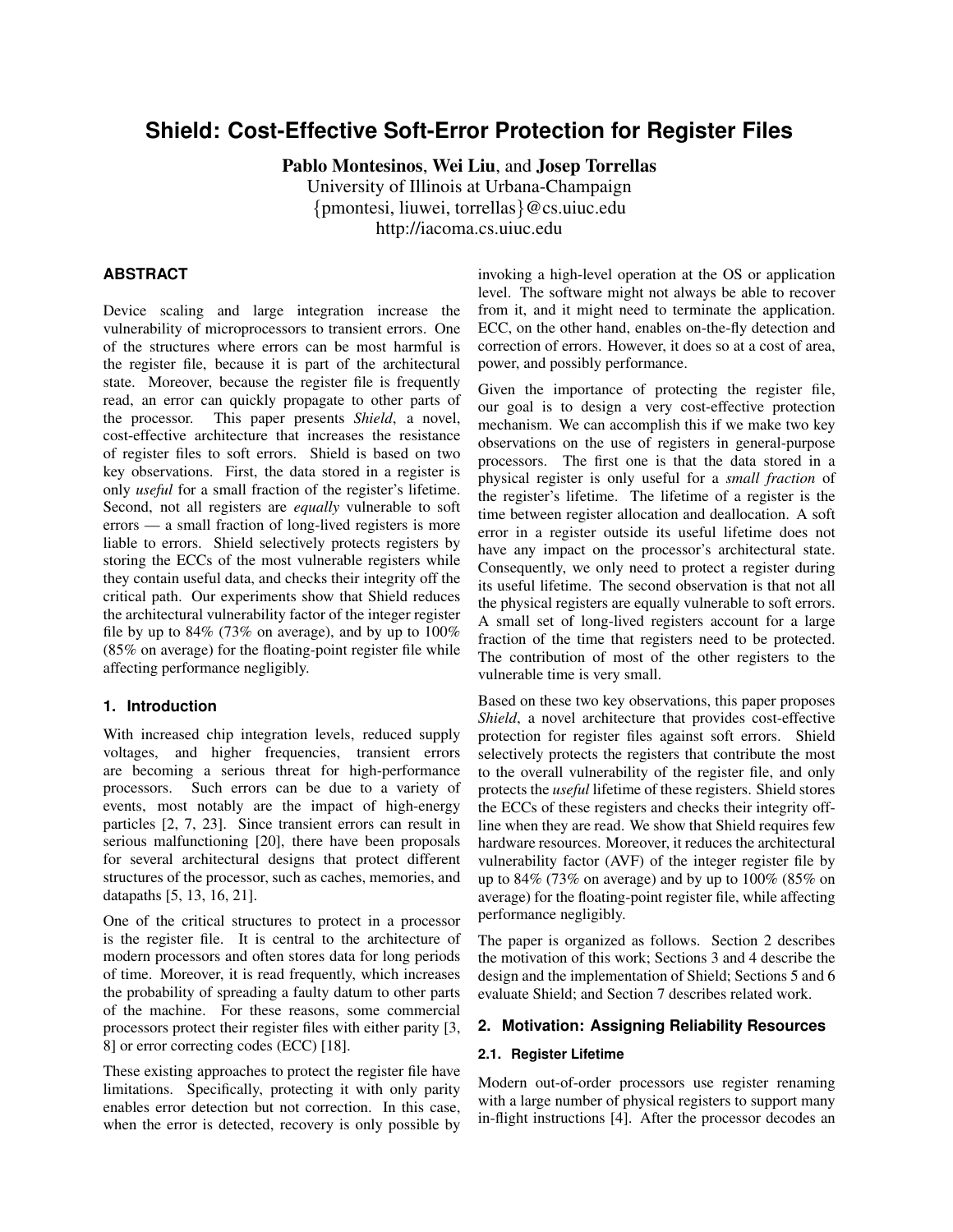instruction with a destination register, it allocates a free physical register, creating a new *register version*. Later, the instruction is executed, and its result is written to the corresponding physical register. Subsequent instructions that use that value are renamed to read from that physical register. The register version is kept until the instruction that redefines the corresponding logical register retires this is necessary to handle precise exceptions. Note that each register version is written to only *once* but can be read multiple times.

The lifetime of a register version lasts from register allocation to deallocation. Lifetime is divided into three different periods: from allocation until write; from write until last read; and from last read to deallocation. We call these periods *PreWrite*, *Useful*, and *PostLastRead*, respectively. Note that, of the whole lifetime, only the *Useful* period needs to be protected.

### **2.2. Register ACE Analysis**

Errors are usually classified as undetected or detected. The former are known as Silent Data Corruption (SDC), while the latter are usually referred to as Detected Unrecoverable Errors (DUE) [10]. Errors for which detection and recovery succeeds are not treated as errors.

A structure's *Architectural Vulnerability Factor* (AVF) is the probability that a fault in that structure will result in an error [10]. The SDC AVF and DUE AVF are the probabilities that a fault causes an SDC or a DUE error, respectively. In general, if a structure is protected by an error detection mechanism, its SDC AVF is zero. If the structure has error detection and correction capabilities, its DUE AVF is zero. In this work, we assume that the AVF for a register file is the average AVF of all its bits.

Mukherjee *et al.* [10] proposed the concept of *Architecturally Correct Execution* (ACE) to compute a structure's AVF. ACE analysis divides a bit's lifetime into ACE and un-ACE periods. A bit is in ACE state when a change in its value will produce an error (e.g., a wrong program output). The AVF for a single bit is the fraction of time that it is in ACE state. To calculate the total time a bit is in ACE state, we start by assuming that its whole lifetime is in ACE state, and then we remove the fraction that can be proven un-ACE. The fraction left is an upper bound on the ACE time.

As an example, Figures 1(a) and (b) show two register versions and their ACE and un-ACE periods. In both cases, a free physical register  $R$  is allocated at time  $t_a$ and deallocated at time  $t_d$ . During its PreWrite period, it remains in un-ACE state. At time  $t_w$ , R is written to and, if it will be consumed at least once, it switches to ACE state. Figure 1(a) depicts a register version that is never read, so it remains in un-ACE state for its whole lifetime. On the other hand, the register version in Figure 1(b) is consumed *n* times, so it enters ACE state at  $t_w$  and remains in it until it is read for the last time at  $t_{rn}$ . A register version

switches back to un-ACE state during its PostLastRead period.



**Figure 1.** Examples of lifetimes of a register version.

There is one case where a register is read and it should still remain in un-ACE state. This is when the reader instructions are eventually squashed and, therefore, are never committed. For simplicity, however, in this work we do not consider this special case; if a register will be read, it is ACE.

#### **2.3. Two Key Observations**

Our analysis of SPECint and SPECfp 2000 applications for an out-of-order superscalar processor with 128 integer and 64 floating-point physical registers (Section 5) enables us to make two key observations.

### **2.3.1. The Combined Useful Time of All the Registers is Small**

We observe that the time a register version is in *Useful* state is only a *small fraction* of the register's lifetime. Figure 2(a) shows the average register's *PreWrite*, *Useful*, and *PostLastRead* times for both SPECint and SPECfp applications. As shown in the figure, on average only 22% and 15% of the register lifetime is *Useful* for SPECint and SPECfp applications, respectively. Therefore, there is no need to provide protection for the whole lifetime of a register version.



**Figure 2.** Lifetime breakdown for register versions (a), and average number of physical registers in useful state (b).

Figure 2(b) shows the average number of registers that are in *Useful* state at a given time. For SPECint, the average is less than 20 registers. For SPECfp, it is approximately 17.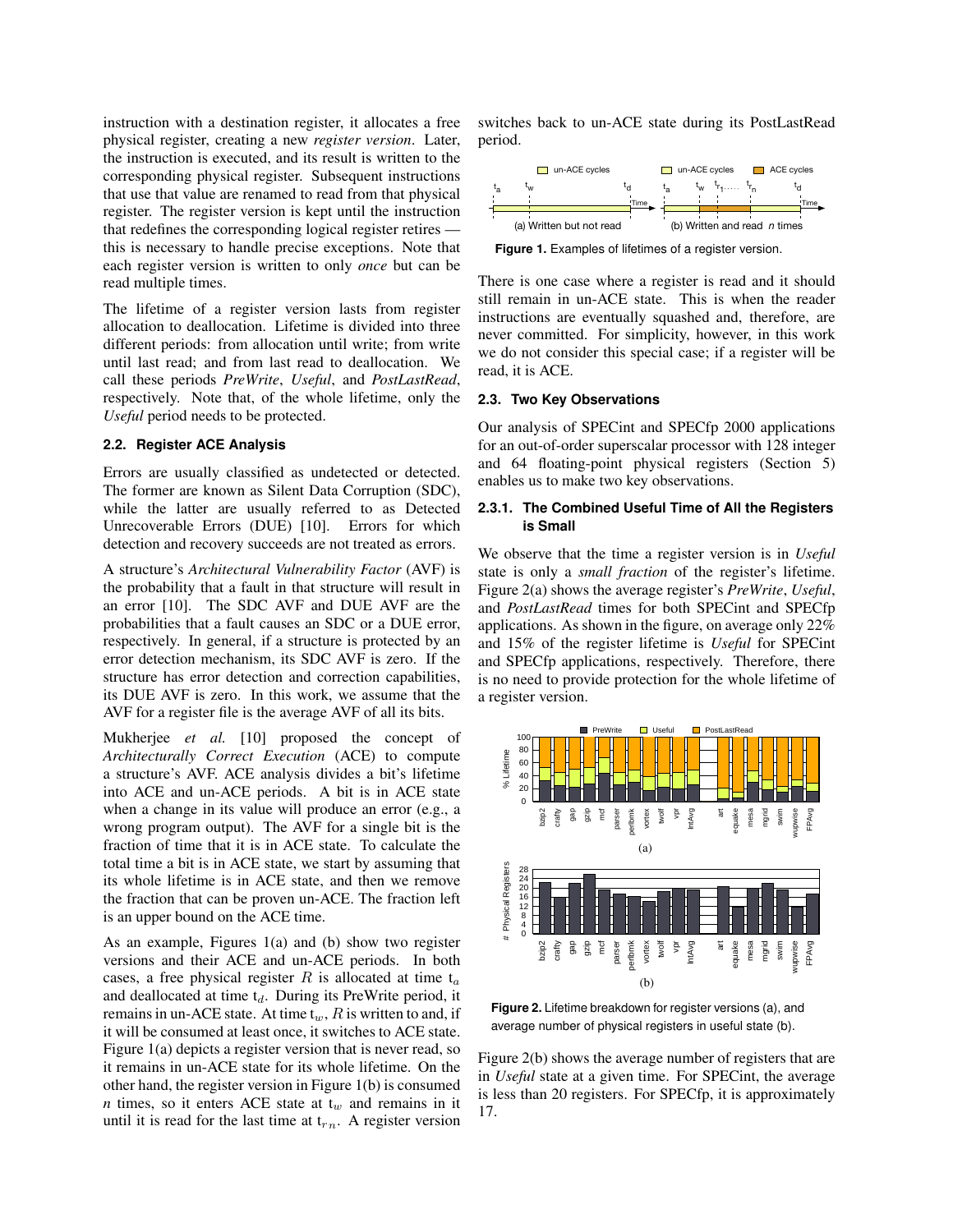Overall, we conclude that it is possible to reduce the vulnerability of the register file by only protecting a subset of carefully chosen registers at a time.

# **2.3.2. A Few Long-Lived Registers Provide Much of the Total Useful Time**

The second observation is that not all the register versions are equally vulnerable to soft errors. A small set of longlived registers account for a large fraction of the time that registers need to be protected. For this section only, we say that a register version is *short-lived* if by the time it is written, an instruction that reads or writes the same architectural register has been renamed. We call the other registers *long-lived*.



**Figure 3.** Characterizing short- and long-lived registers.

To see this effect, consider Figures 3(a) and 3(b). For each SPEC application, Figure 3(a) shows the percentage of long- and short-lived registers versions. On average, less than 10% of the register versions are long-lived for SPECint and SPECfp. Figure 3(b) shows the percentage of the useful lifetime that long- and shortlived versions contribute to. On average, about 40% of the contribution comes from these few long-lived register versions. Specifically, in the case of SPECfp, 5% of long-lived versions account for 46% of the useful lifetime. Therefore, it is more cost-effective to give higher protection priority to these long-lived register versions.

#### **3. Shield: Protecting the Register File**

### **3.1. Overview**

To provide cost-effective protection for register files, we propose *Shield*. Shield performs three operations to protect the useful lifetime of a register version: (i) when the register is written, Shield generates and saves the ECC corresponding to the written data, (ii) when the register is read, Shield checks whether the register contents are still valid, and (iii) Shield keeps the protection for the register until it is read for the last time.



**Figure 4.** Architecture of Shield.

Figure 4 shows the architecture of Shield. It adds three hardware components to a traditional register file for an out-of-order microprocessor: a table that stores the ECCs of the register data, a set of ECC generators and a set of ECC checkers.

The ECC table is organized as a CAM. It protects the most vulnerable register versions in the register file. Each entry in the table protects a register version and consists of: (i) a *tag* that stores the physical register number, (ii) a *parity* bit for the tag, (iii) the *ECC* bits corresponding to the data stored in the register, and (iv) a set of *Status* bits that are used during the replacement of the ECC table entries. We will describe the replacement policy in Section 3.2.

When a physical register is about to be written, a request for protection is simultaneously sent to Shield. If Shield decides to protect the register, it tries to allocate an entry for that version. The entries in the ECC table are not pre-allocated during the register renaming stage because, as discussed in Section 2.1, there is no need to protect a register version during PreWrite time. Once an entry has been successfully allocated in the ECC table, Shield stores the physical register number in the tag. The parity bit of the tag and the ECC bits of the register data are calculated by an ECC generator in parallel with the register write operation.

Because the ECC generation takes longer than the write operation, if Shield receives a read request for an entry while its ECC is being generated, the request and ECC check operations are delayed until the ECC generation finishes.

When a physical register is read, the register file sends its data to both the datapath (e.g. ALUs) and Shield. Shield checks whether there is an entry in the ECC table whose tag matches the physical register number. If an entry is found, Shield sends the tag and its parity, and the register data and its ECC to an ECC checker verify their integrity. If an error is detected in the tag — thanks to the parity bit — the corresponding entry in the ECC table is released and the processor proceeds. If the ECC checker detects an error in the register data, the processor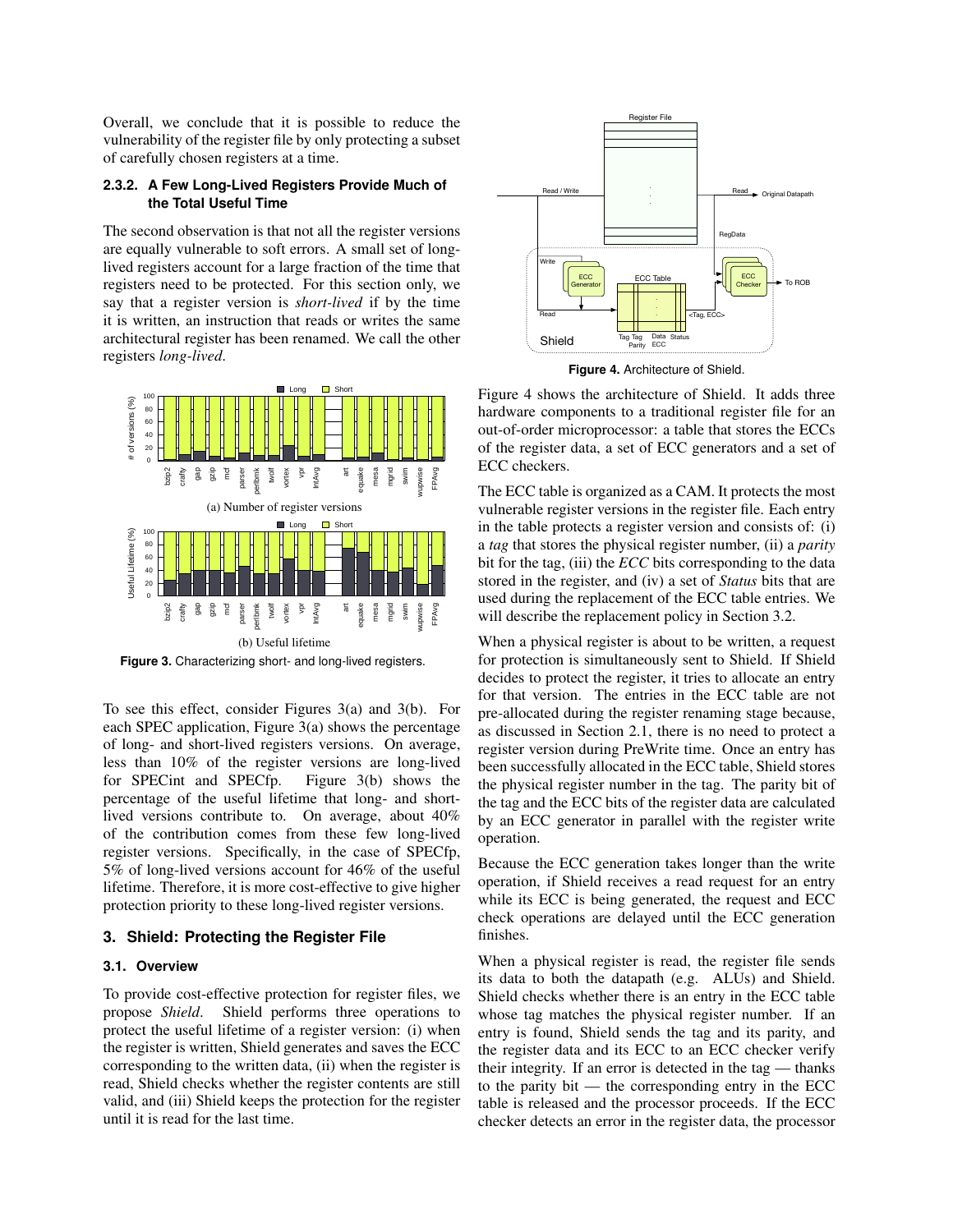stalls and takes the following actions to recover from the error: (i) it fixes the register data, (ii) flushes the ROB from the oldest instruction that reads the corrupted register version, and (iii) flushes Shield and resumes. Finally, if there is no error, the ECC checker signals no-error and the processor proceeds. The reorder buffer (ROB) is augmented with two Finish bits for the two source operand registers, respectively, to indicate that the operands have passed the check. Therefore, if no error is detected, the corresponding Finish bit is set. The Finish bit is also set when the register was not being protected by Shield by the time it was read.

When an instruction reaches the head of the ROB and is ready to retire, the Finish bits are checked. If both bits are set, the instruction can retire. Otherwise, it has to wait for the ECC checker to set the bits, or for the ROB to get full. In the latter case, the instruction is retired without taking the Finish bits into consideration in order to achieve minimal performance degradation. Our experiments show that the ROB provides enough slack for the ECC checker to verify the integrity of the data without affecting IPC.

An entry in the ECC table is deallocated and assigned to another register version when the Shield replacement algorithm decides to evict it or when a new version of the same physical register is written and sent to Shield for protection. When an entry is evicted from Shield, its associated register version will no longer be protected.

#### **3.2. Entry Allocation and Replacement**

When a physical register is about to be written, a request for protection for that version is sent to Shield. Shield tries to allocate an entry in the ECC table for it. If there is an entry in the table protecting a previous version of the same physical register, Shield assigns the entry to the new version. Otherwise, Shield attempts to pick a free ECC table entry. Since the ECC table is much smaller than the register file, it might not have a free entry available, and a decision has to be made either to replace an existing entry in the ECC table or to abort the allocation. Shield has to be as selective as possible at deciding which entry to replace. Replacing a recently allocated entry that protects a long-lived register to accommodate a new one that will protect a short-lived register increases the vulnerability of the system. Therefore, Shield needs to predict the lifespan of each register version.

#### **3.2.1. Predicting Short- and Long-lived Registers**

A long-lived register contributes more to the register file's AVF than a short-lived one (Section 2.3.2). When Shield has to evict an used entry from the ECC table, it does not know whether the register version that it protects is still in its useful time or not.

Shield tries to evict the entry that contributes the least to the overall register file's AVF. To this end, Shield extends the short-lived register predictor proposed by Ponomarev

*et al.* [12] We first describe their approach and then how we augment it.

| Original code   | Renamed code                                                                                                            | <b>Renamed Vector</b>                       |  |  |
|-----------------|-------------------------------------------------------------------------------------------------------------------------|---------------------------------------------|--|--|
| .<br><b>MUL</b> | LOAD R1 <- R3, 200 LOAD P12 <- P13, 200<br>ADD R4 <- R1, R6 ADD P7 <- P12, P16<br>.<br>R1 <- R8, R9 MUL P21 <- P18, P19 | $#$ Regs - 1<br>12 <sub>1</sub><br>$\Omega$ |  |  |

**Figure 5.** Predicting short-lived registers.

Figure 5 illustrates how Ponomarev *et al.*'s short-lived register predictor works. It maintains a bit vector, called *Renamed*, that has one bit per physical register. In the original code, the architectural register R1 is the destination register of the LOAD instruction. After R1 is used in the ADD instruction, the MUL instruction overwrites R1. Therefore, the MUL becomes a*renamer* for the LOAD. In the renamed code, R1 has been renamed to P12. When the MUL is dispatched, it sets the bit *Renamed[12]*, which is associated with physical register P12. If by the time the LOAD writes back, the Renamed[12] bit is set, P12 is considered to be shortlived.

Although Ponomarev *et al.*'s predictor is simple and good at predicting short-lived registers, it has a drawback. Specifically, suppose that the ADD is the only consumer of R1. In this case, we would want to consider physical register P12 as a short-lived register. However, if the LOAD has completed its write-back before the MUL goes through the rename stage, P12 will not be predicted as a short-lived register, which would be inaccurate.

In order to extend the capability of Ponomarev *et al.*'s algorithm, we reformulate the *Renamed* vector. We call it the *Events* vector, and it has two bits for each physical register, namely *Events.Renamed* and *Events.Used*. The rules for the Events.Renamed bit are identical to the Ponomarev *et al.*'s scheme. The new Events.Used bit associated with a physical register is set when renaming an instruction that consumes that physical register. Based on the Used and Renamed bits, we predict the lifespan of a register as one of the following four types: 1) *long-lived*, if both Used and Renamed bits are unset, 2) *dead*, if only the Renamed bit is set, 3) *short-lived*, if only the Used bit is set, and 4) *ultrashort-lived*, if both Used and Renamed bits are set.

Figure 6 depicts how our proposed predictor works. Similar to Ponomarev *et al.*'s algorithm, the MUL and DIV instructions act as the renamers for the first and second LOAD instruction, respectively. Therefore, the Events.Renamed bits of P12 and P7 are both set. Our algorithm also sets the Events.Used bit of P12 because R1 is used by the ADD. However, since R2 is never used, the Events.Used bit of P7 remains unset. The four possible combinations of the Used and Renamed bits are shown in Figure 6(b), together with the way Shield classifies the register versions. Shield separates *short* from *ultrasort* register versions. In addition, if a register version is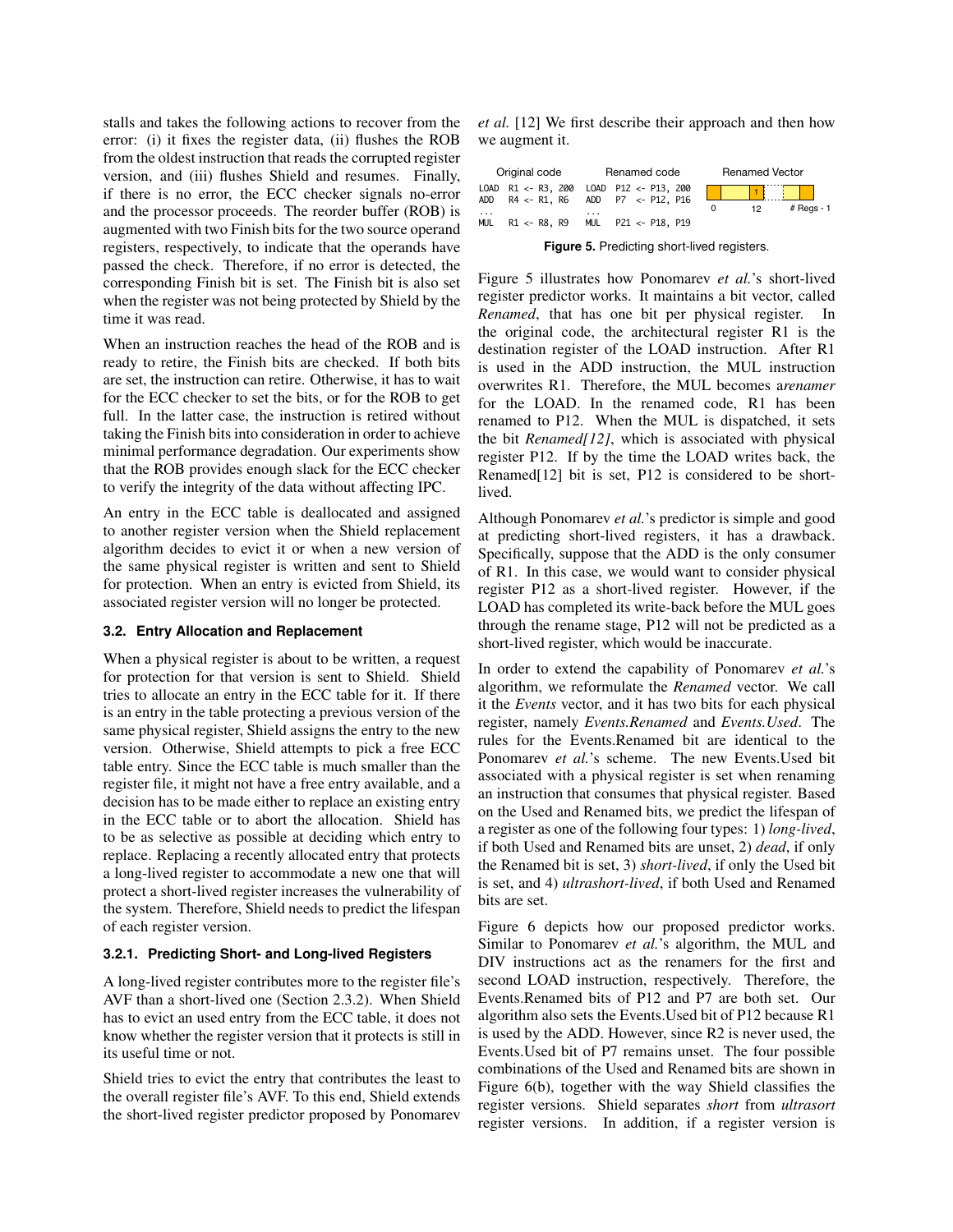

**Figure 6.** Predicting short- and long-lived registers.

classified as dead, its protection request is not sent to Shield.

# **3.2.2. Entry Replacement**

For each protection request, Shield receives the register's *Events* bits along with the register number and data. If there is neither an entry protecting the same physical register nor a free entry in the ECC table, Shield has to replace an existing entry or abort the allocation. Note that ECC table entries can only be allocated when a register version is written. Once a register version loses its ECC table entry, it cannot get a new one, and remains unprotected until the physical register is freed.

We propose a replacement policy that we call *Effective*. It uses the expected lifespan of a register version to select the replacement entry. It works as follows: when Shield needs to replace an entry in the ECC table, it tries to select one that protects a register version with shorter or same expected lifespan than the one to be protected. If such an entry is unavailable, Shield aborts the allocation. Table 1 shows the types of entries that can be replaced for a register version according to its prediction. For example, if a register version is predicted as short-lived, it tries to replace an entry marked as free. If a free entry is not available, it looks for an entry marked as ultrashort, then short.

We also dynamically adjust the entry status to reflect the fact that the expected lifespan gets shorter after reads. When an ultrashort or short entry is read, the status changes to free or ultrashort, respectively. The status of long entries is never changed since these entries tend to have long lifespans and may have be read many times during their lifetime.

The information about the type of register version that an ECC table entry contains is kept in the two status bits of the entry (Figure 4). Although we predict four types of register versions, we only send long-, shortand ultrashort-lived versions to the ECC table and set the status bits to *long*, *short* and *ultrashort* states, respectively. Not used entries are marked as *free*.

| Prediction    | Entries that can be replaced                             |
|---------------|----------------------------------------------------------|
| Long<br>Short | Free, Ultrashort, Short, Long<br>Free, Ultrashort, Short |
| Ultrashort    | Free, Ultrashort                                         |

**Table 1.** *Effective* ECC table entry replacement policy.

# **3.3. Entry Deallocation**

An ECC table entry protects a given register version until the replacement algorithm reassigns the entry to another version. After a register version is read for the last time, it is effectively stale, and it is useless to protect it anymore. Ideally, Shield would like to know the time of the last read of a register version so that it can deallocate the entry as soon as it happens. However, Shield has no way of knowing whether a read is the last one. Therefore, it is possible to have stale entries in the ECC table. These stale entries hurt the efficiency of Shield since they are protecting nothing while occupying resources! The situation gets worse if these stale entries are marked as long, because they have less chance to be replaced compared to short ones.

In order to remove stale entries from the ECC table, especially the ones marked as long, we send explicit signals (called *eviction* signals) to the ECC table to indicate which entries just became stale. When the ROB sends a signal to release a physical register, this same signal is also forwarded to the ECC table as an eviction signal. The ECC table deallocates the entry whose tag matches the deallocated-register number by marking its status as free.

# **3.4. Error Recovery**

Since single error correction with double error detection (SEC-DED) codes are used in this study, Shield allows the processor to recover from transient single-bit errors in the register file and detect double-bit errors. Although it may recover from some double-bit errors, in this paper we only focus on single-bit errors.

When an ECC checker detects that the register data read by instruction  $I$  has a single bit error, the processor stalls and enters the recovery mode. First, the checker fixes the error and writes the corrected data back to the physical register (say P). Second, Shield examines the ROB looking for the oldest instruction that reads P and flushes that instruction as well as the others that follow it. Note that only flushing the instructions that follow  $I$  is not enough to recover from the error. Imagine that an older instruction  $J$  reads  $P$  after  $I$  did, but before the error is detected. Therefore, the data that  $J$  read has already been corrupted. Thus, the processor has to flush from the oldest instruction that reads P. Finally, the ECC table is flushed and the processor can resume.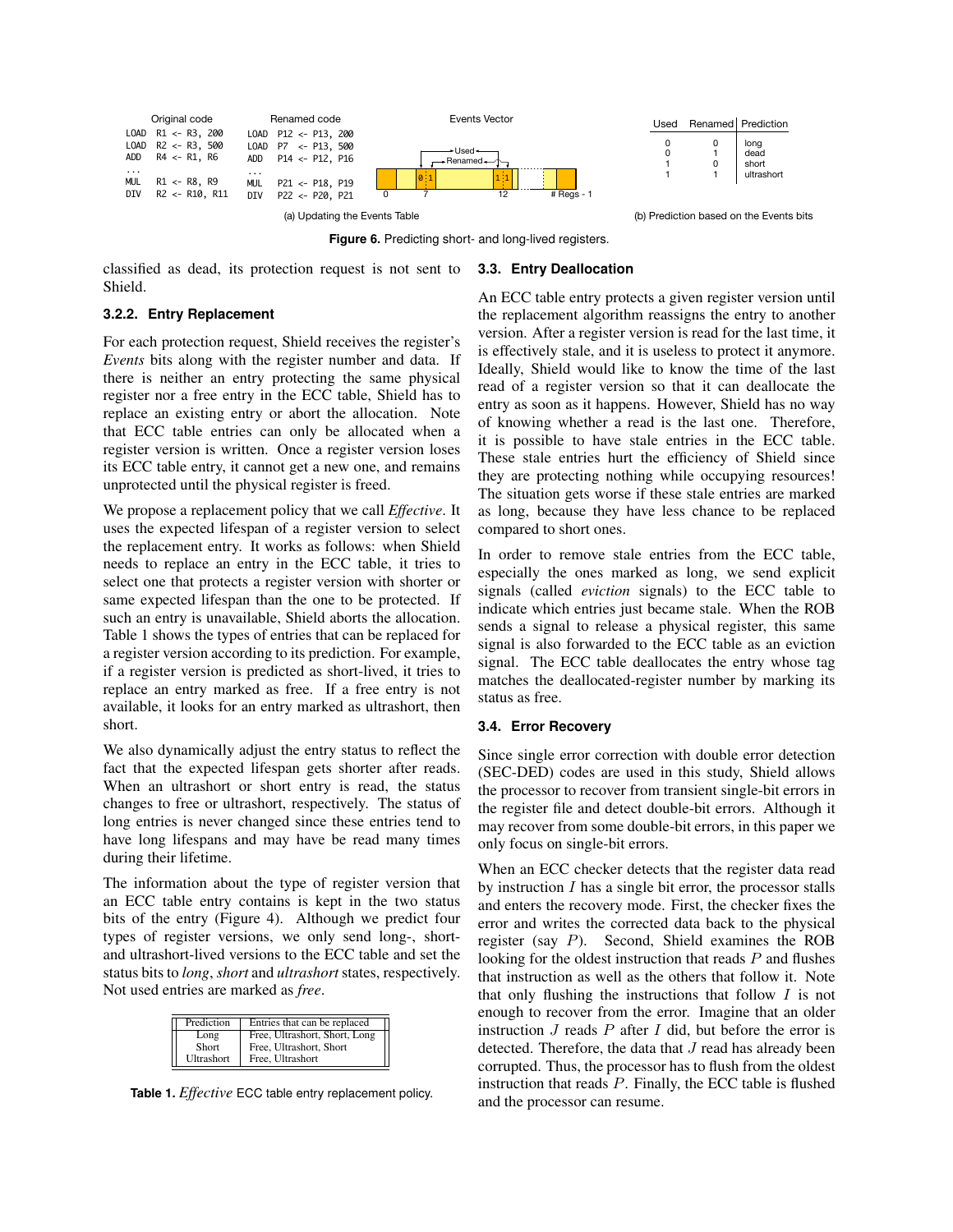An error may happen in a mispredicted path and, although it is not necessary to recover from it because the instructions in the mispredicted path will be squashed, Shield chooses to recover anyway for simplicity. Hopefully, soft errors rarely happen and, therefore, the performance will not be affected much.

# **3.5. AVF of the Register File with Shield**

Figure 7 shows different register versions and their associated ECC table entry. In Figure 7(a), Shield cannot allocate an entry for the register version and, therefore, the register remains vulnerable. If an entry was protecting a register version but is evicted before the version is read for the first time, the protection is wasted  $(t_r$  in Figure 7(b)). When the entry is evicted after the register version has been read at least once but before its last read, Shield only protects the version until the read just before the eviction (Figure 7(c)). Finally, Figure 7(d) shows a register version that has been completely protected by Shield. However, the longer an entry protects a dynamically dead register, the less efficient Shield is. By using the eviction signal described in Section 3.3, we are able to mitigate this effect.

To calculate the AVF of our system we also have to take into account the possibility of a bit flip in the ECC table or the Finish bits in the ROB. The tag in the ECC table is protected by the parity bit, and therefore a bit flip in this field can be detected. Shield then deallocates the damaged entry from the ECC table. A bit flip in the ECC field can be easily detected and corrected during the integrity check. A bit flip in the status bits will not affect the correctness of the system, only the efficiency of Shield. Thus, the AVF of the ECC table is 0.

Finally, the AVF for the Finish bits is also 0, assuming a single-bit error model. If any of the Finish bits flips to 0, that instruction will stay longer at the head of the ROB, but it will eventually retire when the ROB gets full. If any of them flips to 1, the instruction might retire before it is actually checked. However, since we are assuming than only one error can occur at a time, no other error can occur and the register data has to be correct.

#### **4. Implementation Issues**

# **4.1. Bypass Network**

Processors use the bypass network to broadcast results from one functional unit to another so that dependent instructions can execute back to back. We have obviated the bypass network in our previous model description for simplicity. We distinguish two kinds of bypasses for a register version: (i) all its consumers read the value from the bypass network, and (ii) some of the consumers read it from the register file while others read it from the bypass network. We refer to the former as *full bypass* and to the latter as *partial bypass*.

Calculating the AVF for register versions that are fully bypassed is straightforward. Since the data stored in the register file is never used, their AVFs are zero. On the other hand, partially bypassed versions need to be protected from the time the data is written until their last non-bypassed read.

Figure 8(a) depicts the ACE and un-ACE periods of a fully bypassed register. The result of the ADD instruction is bypassed to the subsequent instructions MUL and SUB (suppose that the SUB is P1's last use) and then written into P1. Neither the MUL nor the SUB accesses the register file, hence this P1 version remains un-ACE during its entire lifetime. However, the SUB instruction in Figure 8(b) reads P1 from the register file and, therefore, P1 remains ACE until the SUB executes.

#### **4.2. Accessing the ECC Table**

A naive implementation of Shield requires as many read and write ports in the ECC table as the register file, and an extra write port for the eviction signals. However, with a more efficient design, it is possible to reduce the number of ports without hurting error coverage nor performance.

First, Shield is designed to check the data integrity off the critical path. Consequently it can tolerate certain latency. Even if a check from Shield is delayed for a few cycles, the performance is not likely to be affected because, usually, instructions wait in the ROB for a much longer period of time before they commit. Second, the number of ports in the register file is usually set for the worst-case scenario. Not every executed instruction reads two operands and writes one register. Moreover, in many cases, the data is bypassed and the register file is not even accessed. Therefore, we can reduce the number of read ports in the ECC table and still achieve an efficient design.

It is also possible to reduce the number of write ports required, although it is harder. There are two reasons for this: (i) registers need to be protected as soon as possible, and (ii) the eviction signals also use a write port.

We propose to send eviction signals to Shield *only* when the physical register to be freed was predicted as longlived. The rationale is that short-lived registers are aged and evicted from the ECC table at a much faster pace than the long-lived ones. In most cases, they are evicted from the ECC table before the eviction signals are sent. Figure 3 shows that, on average, less than 10% of the register versions are considered long-lived. Therefore, technique effectively cuts down the number of signals by 90%.

In addition, we envision two ways to reduce the number of writes (i.e., protection requests) to the ECC table. First, recall that we do not send registers to the ECC table that are predicted *dead*. This avoids some protection requests. Second, we transform some protection requests to Shield into, since sending an eviction signal is much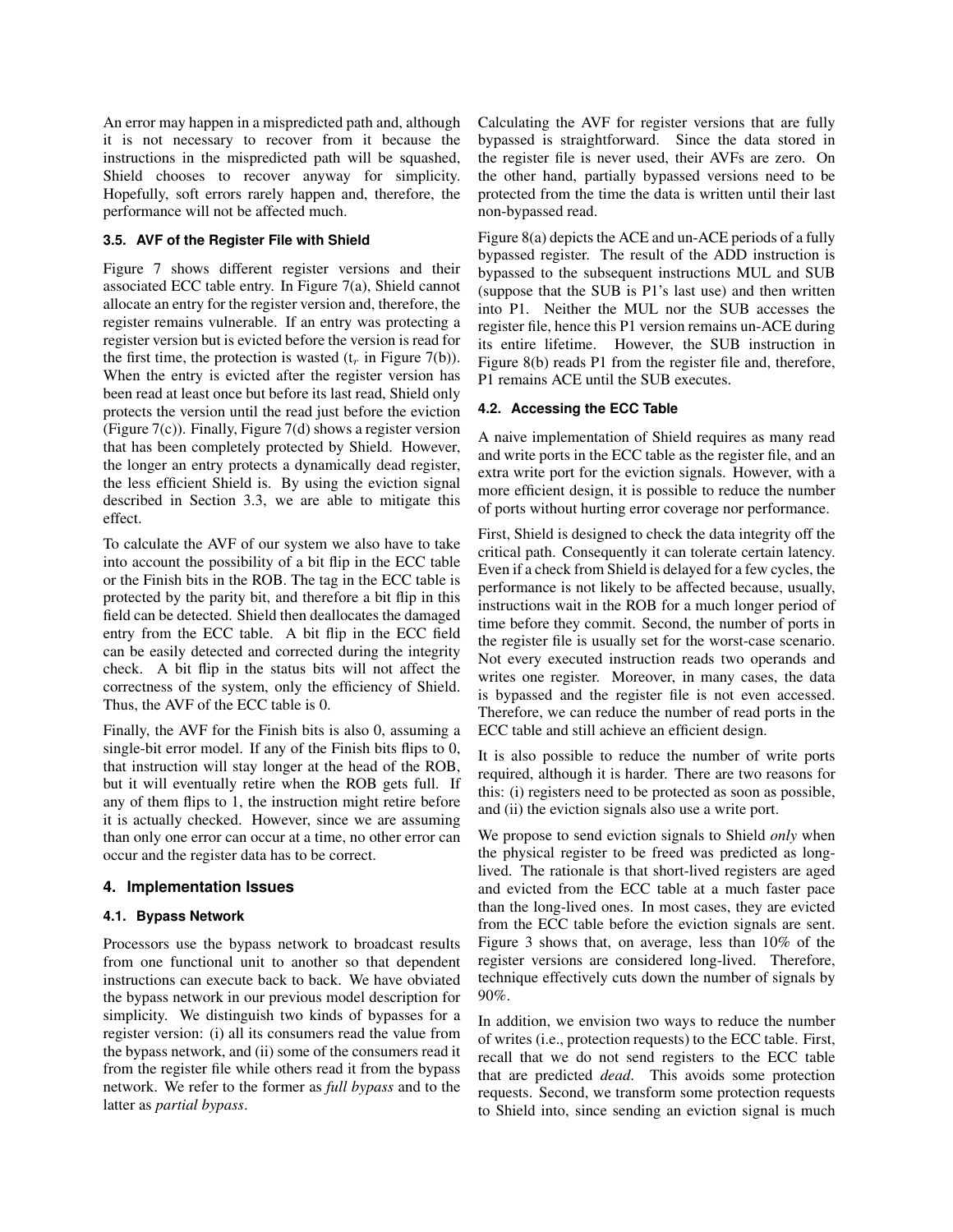

**Figure 8.** ACE and un-ACE periods for fully (a) and partially (b) bypassed register versions.

cheaper than sending a protection request. Specifically, when a physical register is predicted as *ultrashort* and the instructions that read it will get its value from the bypass network, an eviction signal is sent to the ECC table, instead of a protection request. Note that the eviction signal is required because there may be an ECC table entry protecting an old version of this register, which is obsolete.

# **4.3. Using More Architectural Knowledge to Improve Efficiency**

Besides using the predictor described in Section 3.2.1 to guess the lifespan of registers, we leverage the usage pattern of certain architectural registers to further improve the prediction accuracy. The rationale is that some architectural registers have a specific purpose and, therefore, a specific usage pattern. For example, the *global pointer* register is written very few times during the execution of a program but is read many times and has a very long lifespan. By pinning the ECC table entry that protects the physical mapping of the global pointer until it receives the eviction signal, Shield significantly increases its efficiency.

# **5. Evaluation Methodology**

We evaluate Shield using the SESC [14] cycle accurate execution-driven simulator. SESC models out-of-order processors and memory subsystems in detail. The simulated configuration is shown in Table 2. The number of ECC generators and checkers are the same as the number of write and read ports of the ECC table, respectively. 8-bit ECC codes are used for the 64-bit registers. We use an ECC table with 32 and 16 entries for integer and floating-point registers, respectively.

Shield is evaluated with the SPECint and SPECfp 2000 applications running the *Ref* data set. All of the applications are included except those that are not supported by our current framework. The applications are compiled using *gcc-3.4* with -O3 optimization enabled. After skipping the initialization (typically 1-6 billion instructions), each application executes around 1 billion instructions.

Since applications do not run to completion, we are unable to ensure whether a register is in an ACE state or not when the simulation finishes. For example, if a simulation ends right after  $t_w$  in Figure 1(a), we would not know if the period after the write is ACE or un-ACE. To handle these edge effects, we use the *cooldown* technique that was proposed by Biswas *et al.* [1]. During the cooldown interval, we track the registers that were live at the moment that the simulation stopped. This helps us determine if a register was in an ACE or un-ACE state.

# **6. Evaluation**

In this section, we first present the AVFs of Shield for both integer and floating-point register files and then assess Shield's impact on performance, area and power.

# **6.1. AVF**

Five experiments were conducted to evaluate different replacement policies in the ECC table. The baseline policy, *Unprotected*, does not protect the register files. The other policies include the *Effective* one proposed in Section 3.2.2, the *LRU*, the *Random* and the *OptEffective* one. The latter augments the *Effective* with the *pinned* optimization described in Section 4.3.

Figures 9(a) and 9(b) show the AVFs of the integer  $(AVF_{int})$  and floating-point  $(AVF_{fp})$  register files for the different policies described. The AVFs are measured for all simulated SPECint and SPECfp applications. Since there are almost no floating-point operations in the SPECint applications, we do not discuss the  $AVF_{fp}$  for SPECint and only show it in Figure 9(b) for completeness.

Figure 9 shows that, on both integer and floating-point register files, *Effective* achieves better AVF reduction than *Random* and *LRU* for all applications. As expected, *LRU* works better than *Random* but it only reduces the AVF<sub>int</sub> by 31% on average for SPECint and the AVF $_{\rm fp}$  by 24% for SPECfp (all relative to *Unprotected*). The reductions with *Effective* are significant. *Effective* reduces the AVF<sub>int</sub> by 63% on average for SPECint and the AVF $_{\rm fp}$  by 42% for SPECfp relative to *Unprotected*. Finally, *OptEffective* achieves the highest level of protection, reducing the  $AVF_{int}$  up to 84% (on average 73%) for SPECint, and the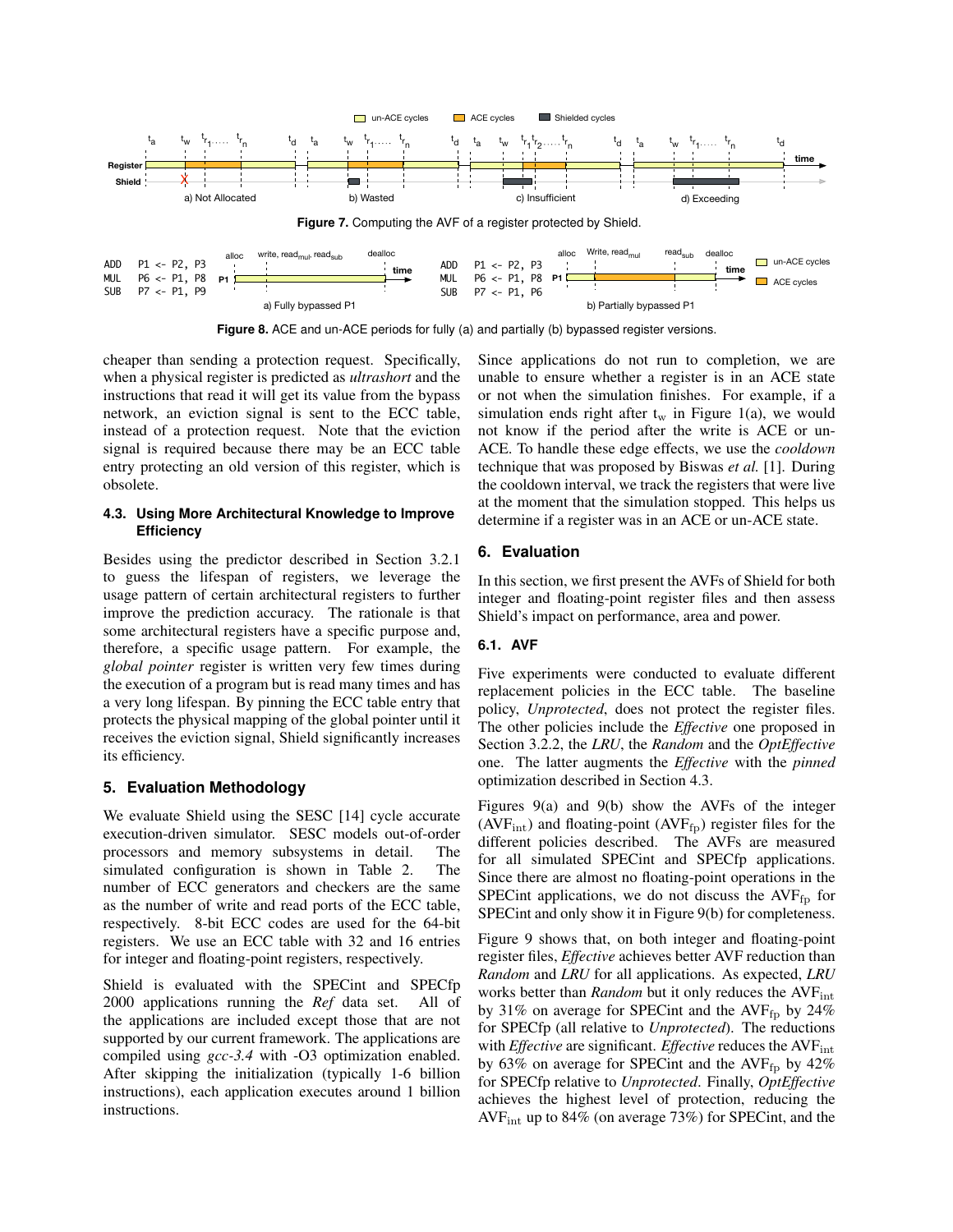| Processor          |                 | Register File |         | Cache & Memory        |              | Shield                |             |
|--------------------|-----------------|---------------|---------|-----------------------|--------------|-----------------------|-------------|
| Frequency          | 4 GHz           | Integer:      |         | L1 Cache:             |              | Integer:              |             |
| Fetch/Issue/Retire | 6/3/3           | Size          | 128     | Size, assoc, line     | 16KB, 4, 64B | ECC table size, width | 32, 18 bits |
| ROB size           | 126             | Width         | 64 bits | Latency               | 2 cycles     | R/W ports             | 3/3         |
| I-window           | 68              | R/W ports:    | 6/3     | L <sub>2</sub> Cache: |              | <b>ECC</b> latency    | 4 cycles    |
| LD/ST queue        | 48/42           |               |         | Size, assoc, line     | 1MB, 8, 64B  |                       |             |
| Mem/Int/FP unit    | 2/3/2           | FP:           |         | Latency               | 12 cycles    | FP:                   |             |
| Branch predictor:  |                 | Size          | 64      |                       |              | ECC table size, width | 16.17 bits  |
| Mispred. Penalty   | 14 cycles       | Width         | 64 bits | Memory:               |              | R/W ports             | 2/2         |
| <b>BTB</b>         | $2K$ , $2$ -way | R/W ports:    | 4/2     | Latency               | 500 cycles   | <b>ECC</b> latency    | 4 cycles    |



**Table 2.** Architecture configuration. All cycle counts are in processor cycles.

**Figure 9.** AVFs of the integer (a) and floating-point (b) register files.

AVF<sub>fp</sub> up to 100% (on average 85%) for SPECfp. The  $AVF_{int}$  for SPECint is 0.033 and the  $AVF_{fp}$  for SPECfp is 0.0098.

In general, Shield works better for floating-point applications because the floating-point register file has fewer registers in useful state than the integer one (Figure 2(b)), and it is easier to predict the lifespan of floating-point registers. As shown in Figure 9(b), Shield can effectively reduce the AVF<sub>fp</sub> to nearly zero for *art*, *mgrid, swim* and *wupwise*.

### **6.2. Sensitivity Analysis**

Shield increases the resistance of register files to soft errors with negligible performance degradation and modest power and area overheads. As we mentioned in Section 4.2, a naive ECC table design would require as many read ports as the register file and one write port more than the register file. However, Figure 10 shows that it is possible to use fewer ports, and still deliver similar coverage to the naive design with nearly zero performance loss. We conducted four experiments using different numbers of read and write ports in the ECC table, measuring the IPC of the programs and the AVF of the integer register file. We represent a configuration of  $x$  read ports and y write ports with the tuple  $(xR, yW)$ .

Figure 10(a) shows the impact of a reduced number of ports on the IPC of the applications. The IPCs are normalized to the *Unprotected* case, which represents a

regular register file. By performing the integrity checks off the critical path and leveraging the slack given by the ROB, Shield does not hurt performance even when the ECC table only uses half the read ports of the register file (3R, 3W). This is the design that we choose. When we further reduce the number of read ports, the performance begins to suffer. With (2R, 3W), the IPC reduces by 6.9% for SPECint and by 4.2% for SPECfp. When only one read port is used, (1R, 3W), the performance is cut by half because now the checker becomes the bottleneck and imposes a long latency that the ROB is unable to hide.

Figure 10(b) shows the impact of the reduced number of ports on the AVF of the integer register file. The AVFs are normalized to the naive design (6R, 4W). Our design choice (3R, 3W) increases the AVF by only 0.005% over the naive design. As expected, the AVF increases as we decrease the number of read ports. This data motivates our choice of the number of ECC table ports.

The choice of the ECC table size is a trade-off between area and AVF. The decision should be based on the AVF and area budget. In our design, we select 32 entries to achieve an AVF of less than 0.05 for the integer register file.

# **6.3. Power and Area Impact**

Register files consume significant power in modern microprocessors. Therefore, a power-efficient protection mechanism is desired. Compared with a full ECC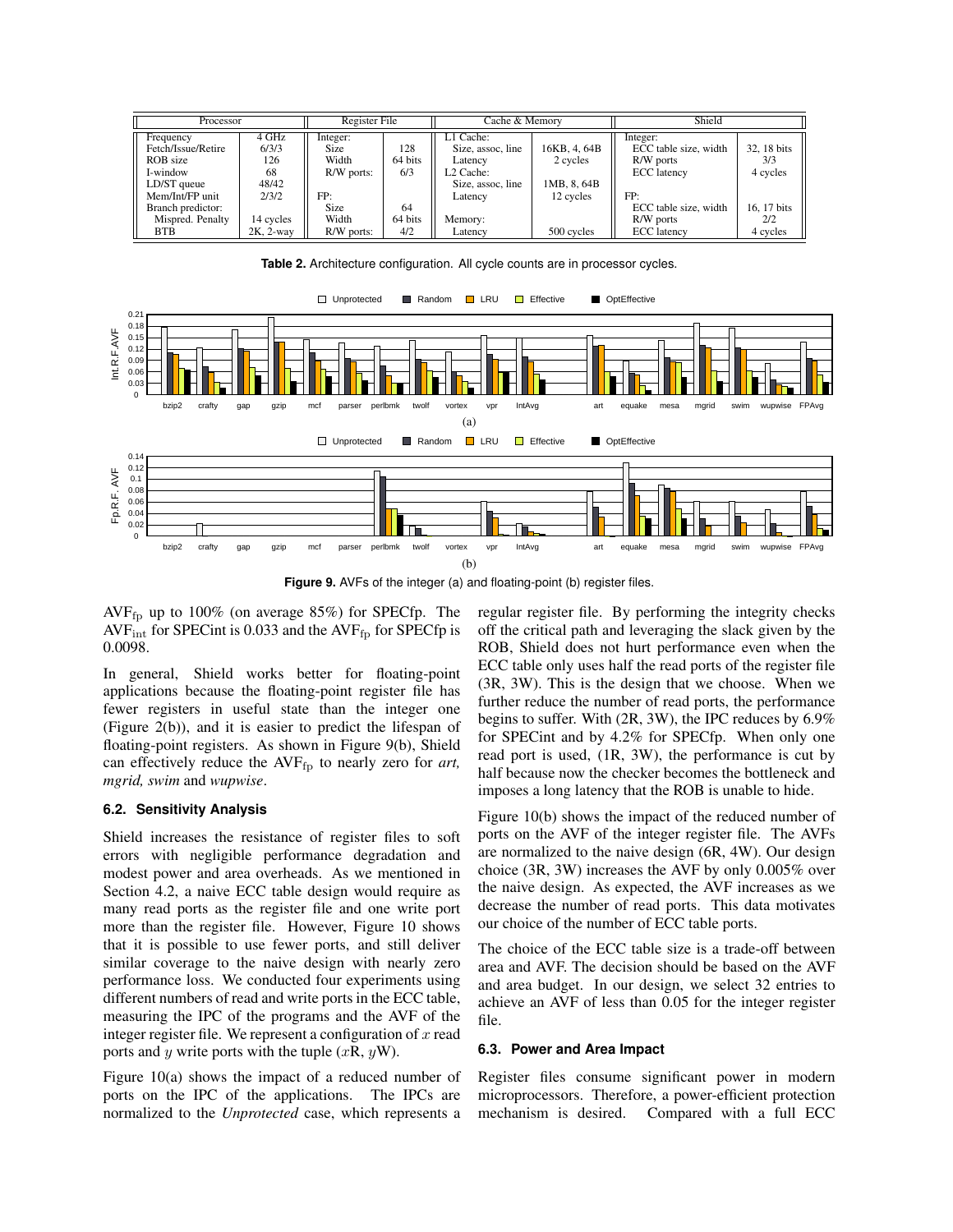

**Figure 10.** Impact of the number of ports in the ECC table on (a) IPC and (b) AVF of the register file

protection mechanism, Shield significantly reduces power and area costs. Unfortunately, as far as we know, there is no literature that discloses the design of a fully ECC-protected register file. Redundant pipelines and shadow register files allow the IBM G5 [18] to keep its architectural state (including the register file) in the ECC-protected *R unit*. General-purpose processors cannot afford such redundancy. Therefore, in this paper we assume a full register protection mechanism similar to the one found in the Intel Montecito [8] processor (which protects every register with parity) but augmented to use ECC. Each physical register has an instance of the ECC generation logic and a comparator (i.e. 128 ECC modules for 128 register entries). The generation logic runs continuously, so that when the register file is read, the most recently calculated ECC value can be compared against the stored ECC value.

Since Shield only uses 3 ECC generators and 3 ECC checkers, it can effectively reduce the power consumed by the ECC circuitry to less than 5% of the power of the full ECC protection. The resulting power consumption of the ECC circuitry is equivalent to about 10% of the power consumed by a plain plain register file according to [11]. Power is also consumed by the ECC table. It is equivalent to about 35% of the power cunsumed by a plain register file as we measured using a modified CACTI-3.2 [17]. Overall, Shield introduces around 45% power overhead over a plain register file. This is much less than the 2x introduced by the full ECC protection and similar to the power cost of full parity protection (47%) [11].

The computation and control logic dominates the area overhead of Shield, while the space for storing the extra check bits is secondary. For example, Montecito adds about 10% extra area overhead for the parity computation and control logic, but only about 1.5% (1/65b) and 1.2% (1/82b) extra storage for storing the parity bits for the integer and floating-point register file, respectively. The actual size of the ECC circuitry depends on the implementation, but it is roughly equal to the size of

the parity circuitry times the number of check bits [19]. If we use an 8-bit ECC to protect a 64-bit register, it approximately adds 80% area overhead for the ECC computation and control logic, and about 12.5% (8/64b) extra storage for the ECC.

Shield keeps the area overhead by using only 3 ECC generators and 3 ECC checkers. They add about  $(3 +$  $3)/128 \times 80\% = 3.75\%$  area overhead. The ECC table adds about 64 bytes, which is roughly 6.25% extra storage. Therefore, Shield adds about 10% area overhead, which is similar to the full parity protection mechanism described for Montecito.

# **7. Related Work**

Fully protected register files. Traditional fault-tolerant designs protect the whole register file with parity or ECC. The IBM S/390 G5 [18] requires duplicated, lock-stepped pipelines and only instructions that produce identical results are allowed to commit and write into the ECCprotected R unit, which contains the architected state of the microprocessor. Because reading from the R unit is expensive, the G5 uses an unprotected shadow register file per pipeline. The ERC32 [3] is a SPARC processor for space applications. In addition to having parity-protected registers and buses, it also performs program flow control, which imposes an extra overhead. Like the ERC32, the Intel Montecito [8] also utilizes parity to protect the whole register file. Both the ERC32 and the Intel Montecito require software intervention to recover when a fault is detected. These designs are very expensive in terms of area, power and perhaps performance. Therefore, they are largely suitable only for mission-critical applications. In this paper, Shield selectively protects the registers that contribute the most to the overall vulnerability of the register file. Moreover, it protects them only during their *useful* lifetime to further reduce the power and overheads. In addition, Shield leverages off-line ECC verification to reduce the performance penalty.